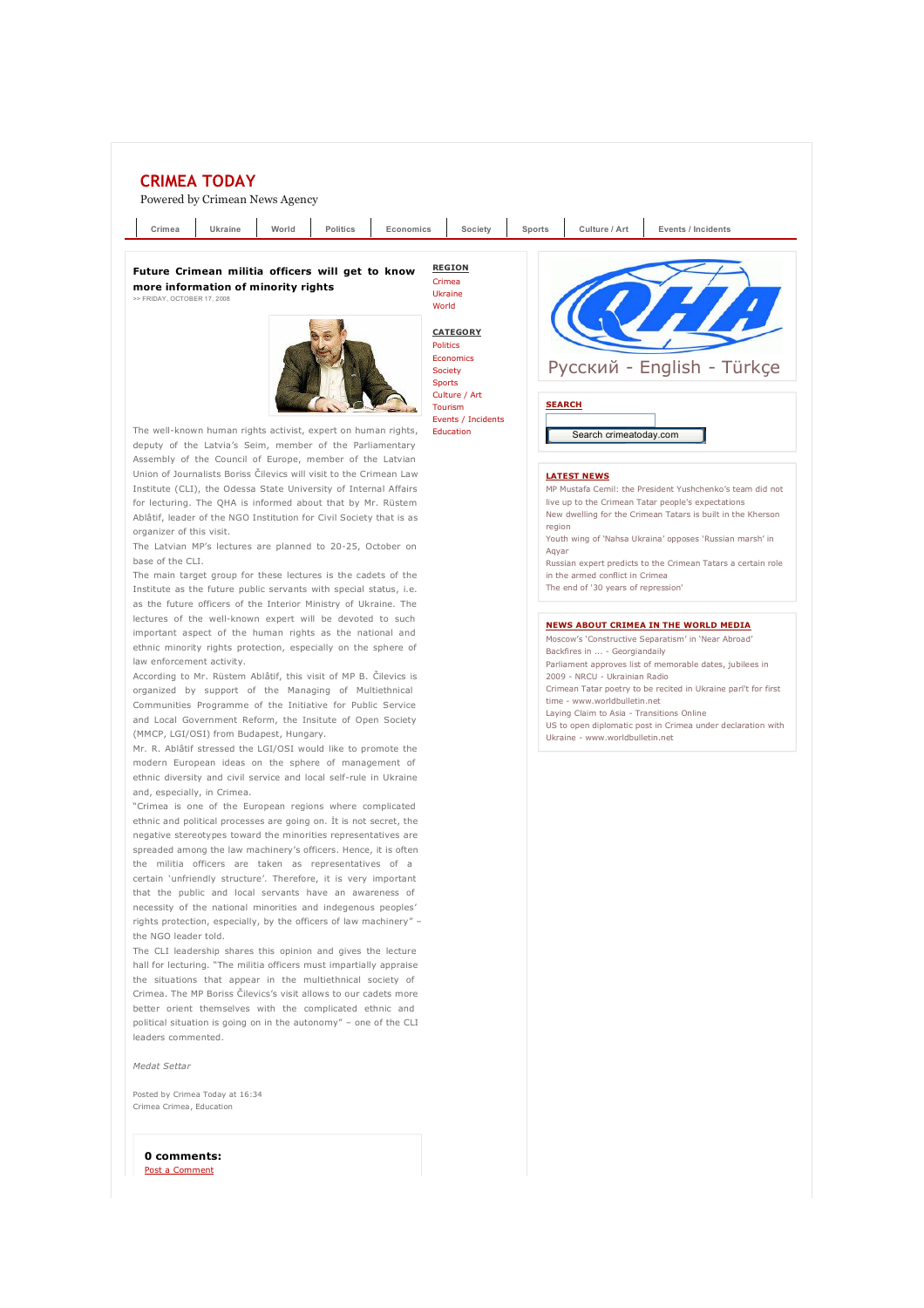Home Subscribe to: Post Comments (Atom) newer Post **Contract Contract Contract Contract Contract Contract Contract Contract Contract Contract Contract Contract Contract Contract Contract Contract Contract Contract Contract Contract Contract Contract Contract Con** 

### **Crimea**

MP Mustafa Cemil: the President Yushchenko's team did not

<mark>live up to the Crimean Tatar people's expectations</mark><br>The Chairman of the Majlis of Crimean Tatar people, People*'*s<br>Deputy of Ukraine from pro-Presidential block "Nasha Ukraina – Narodna…

<mark>Youth wing of 'Nahsa Ukraina' opposes 'Russian marsh' in Aqyar</mark><br>The Youth Union 'Nasha Ukraina' calls the local authority and<br>law enforcement agencies to debar the `Russian marsh' in Aqyar…

Russian expert predicts to the Crimean Tatars a certain role in

**the armed conflict in Crimea**<br>The high leadership of Russia has elabored the new scenario for<br>hostilities in Crimea and seizure of it from Ukraine.…

Crimean Tatar diaspora in Turkey is interested by the compatriots' life

The Crimean Tatar newspaper Yanı Dunya's jurnalist Mrs. Zehra Bekir who devotes herself with issues of the religion and history…

MP Serhii Velizhanskii: early election will be not held As the QHA informed earlier, MP Serhii Velizhanskiy(BYuT group) had visited to the QHA and given the exclusive interview on…

**MEADLINES BY**<br>FEEDBURNER

## **Ukraine**

### New dwelling for the Crimean Tatars is built in the Kherson region

The tenement building for the formerly deported Crimean Tatars composed of 16 apartments was put recently in commission in Novooleksiivka…

Central Election Commission refuses to initiators of

<mark>Crimean autonomy's transformation to ordinary region</mark><br>The Central Election Commission (CEC) had refused to register

three initiative groups on the Ukrainian referendum for<br>transformation.of.the…<br><u>President.of Ukraine: Ukraine.and.Turkey.interested.in.visa.free.</u>

<mark>travel, free trade zone</mark><br>President Victor Yushchenko met in Ankara with the President

of Turkey Abdullah Gül. At the meeting sides discussed cooperation between… President thankes European Parliament for honoring Hol

victims **President Victor Yushchenko wrote a letter to President of the** 

European Parliament Hans-Gert Pöttering. In his letter President Yushchenko thanked…

# <u>President meets Turkish PM</u><br>Within the framework of his visit to Turkey, President Victor

Yushchenko met the Prime Minister of the republic Recep Tayyip…

HEADLINES BY

## **World**

The end of '30 years of repression' The election victory of Mohamed Nasheed, a former political prisoner, as president of the Maldives in the country's first democratic…

OSCE hate crime report finds continued pattern attacks on minorities

WARSAW, 6 October 2008 - Members of visibly identifiable groups who stand out from majority populations because of their religion

U.S. Congress unveils financial rescue bill

(CNN) -- Lawmakers in the United States will this week vote on whether to pass a \$700 billion rescue plan…

UN Agrees to Open Negotiations on Security Council **Enlargement** 

**Emargement**<br>Members of the United Nations General Assembly finally passed a resolution approving "inter-governmental negotiations" on expanding the Security Council. The… Egypt tourist kidnappers 'killed'

Sudanese officials say their forces have shot and killed six of the kidnappers who abducted a group of European tourists…

HEADLINES BY